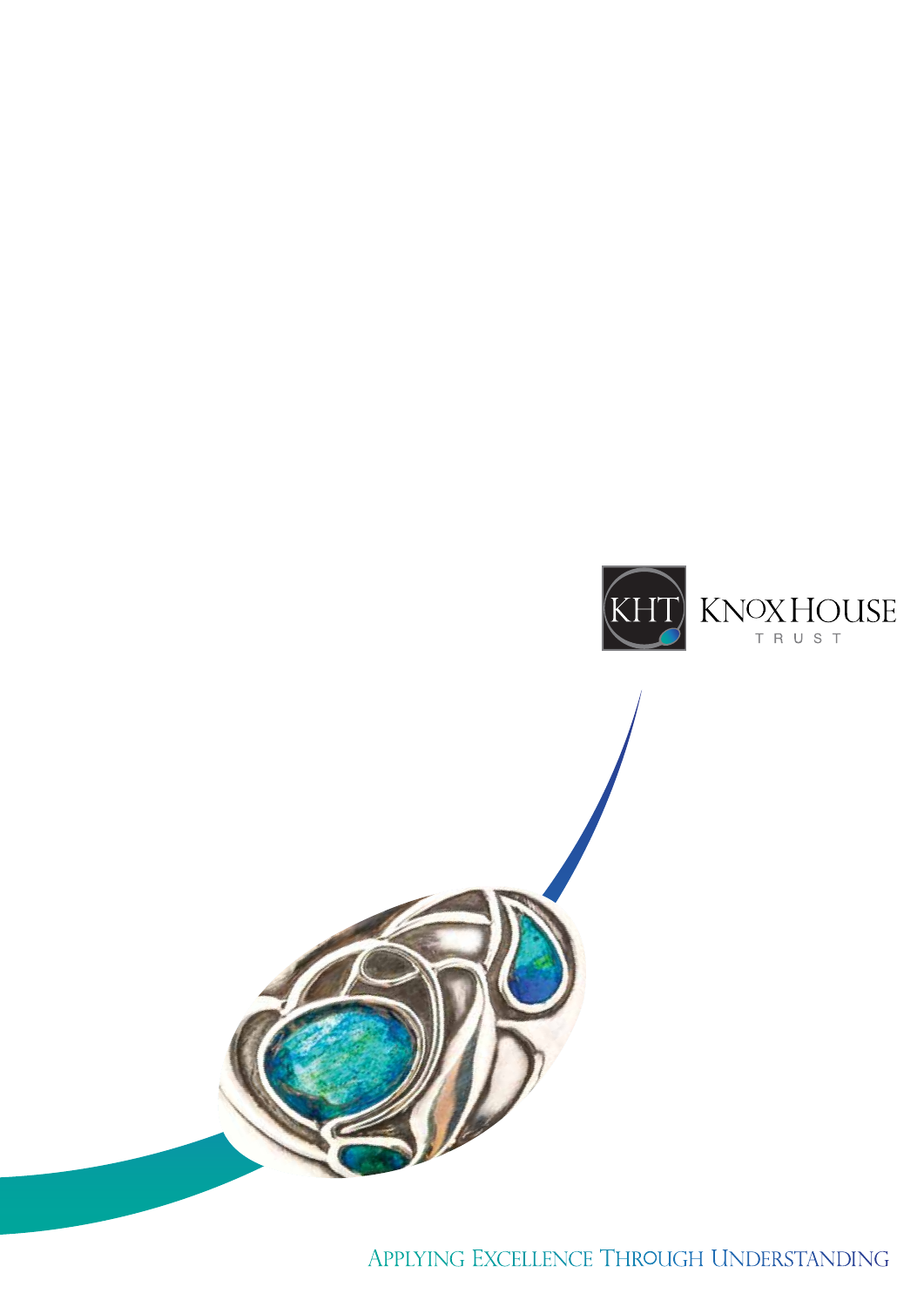# "WE INVEST THE NECESSARY TIME<br>TO CRAFT EFFECTIVE STRATEGIES."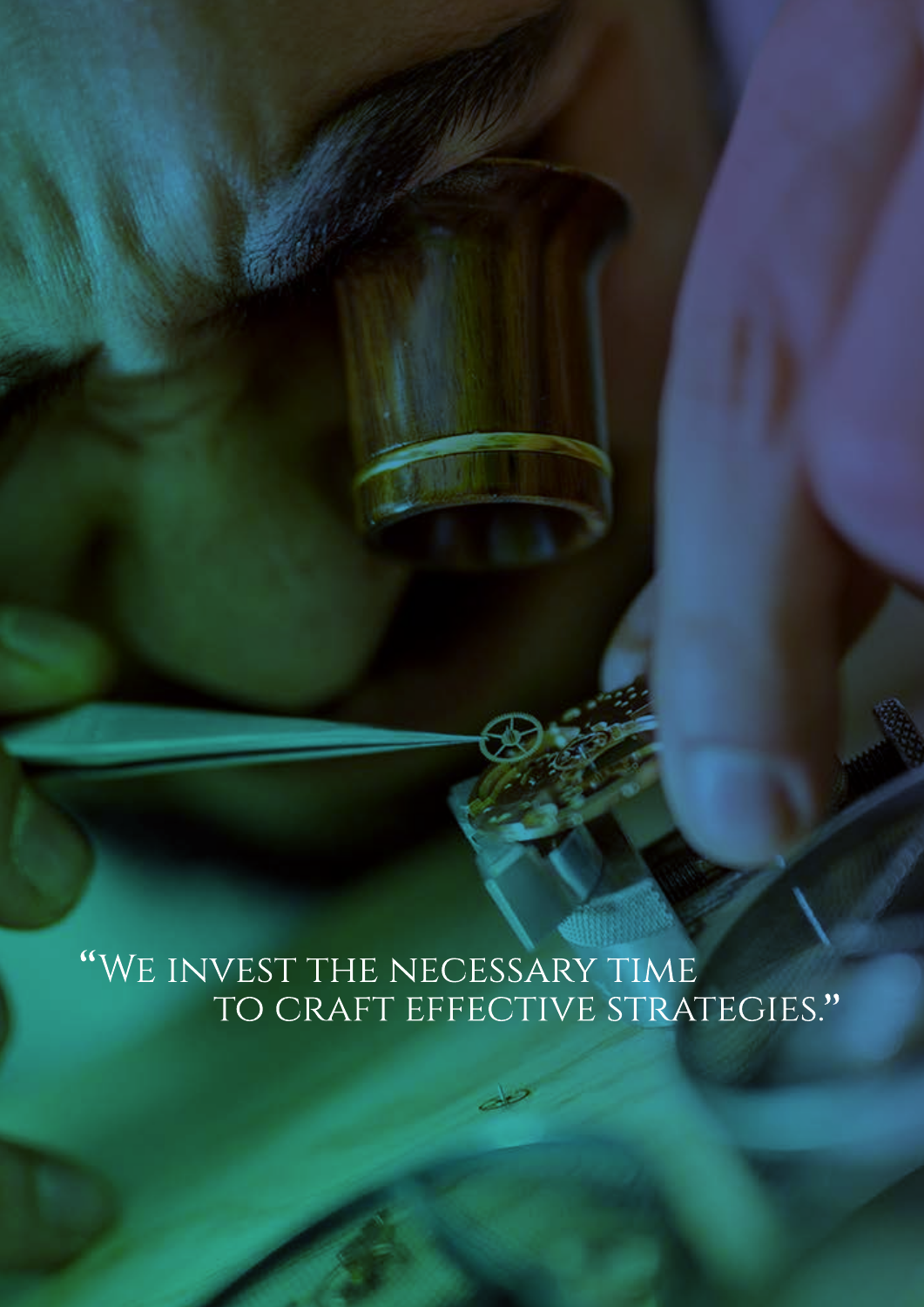### **INDEPENDENT THINKING** BESPOKE SOLUTIONS

Knox House Trust is an independent, privately owned Trust and Corporate Services Provider. Our considerable depth of knowledge, experience and expertise is unrivalled. We are strengthened by our independence as it provides the freedom for us to act in a responsive and agile manner, enabling us to create structures that are truly bespoke to the exact needs of the client. Licensed and regulated by the Isle of Man Financial Services Authority, we operate to the highest standards of service excellence and commercial integrity.

We place our clients at the centre of everything we do and we pride ourselves on delivering a professional, reliable and personal service to clients and advisers alike. Our team of experts recognise that no two clients are the same, and our services are tailored accordingly.

Placing particular emphasis on nurturing long term relationships, we invest the necessary care and time to understand the clients' needs and personal circumstances by working closely with their other professional advisers. This close attention to detail ensures that the structures we craft will deliver effective strategies to protect and enhance assets both today and into the future.

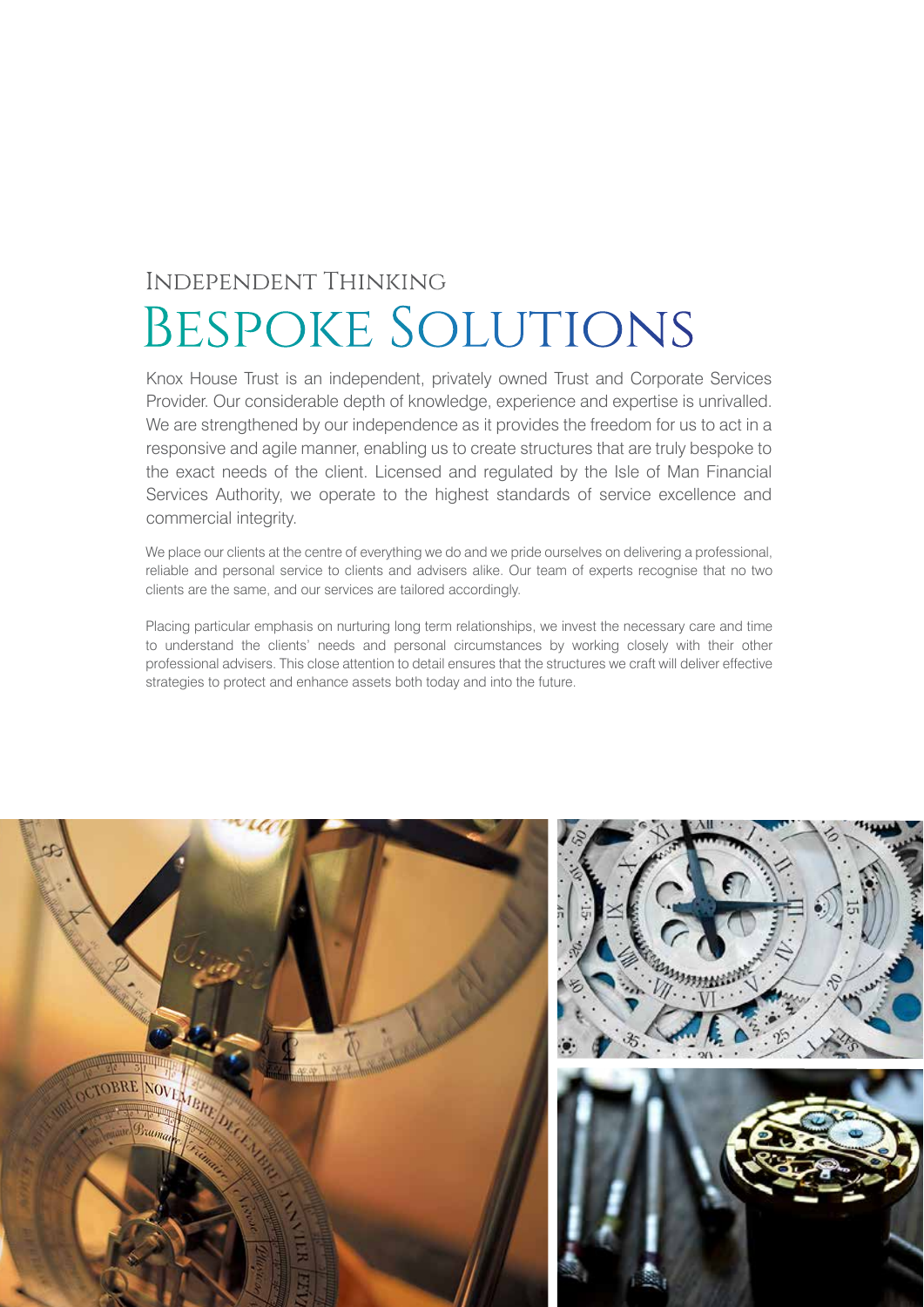"WE CONTINUALLY STRIVE TO EXCEED<br>CLIENT EXPECTATIONS AND DELIVER<br>OUTSTANDING PERSONAL SERVICE."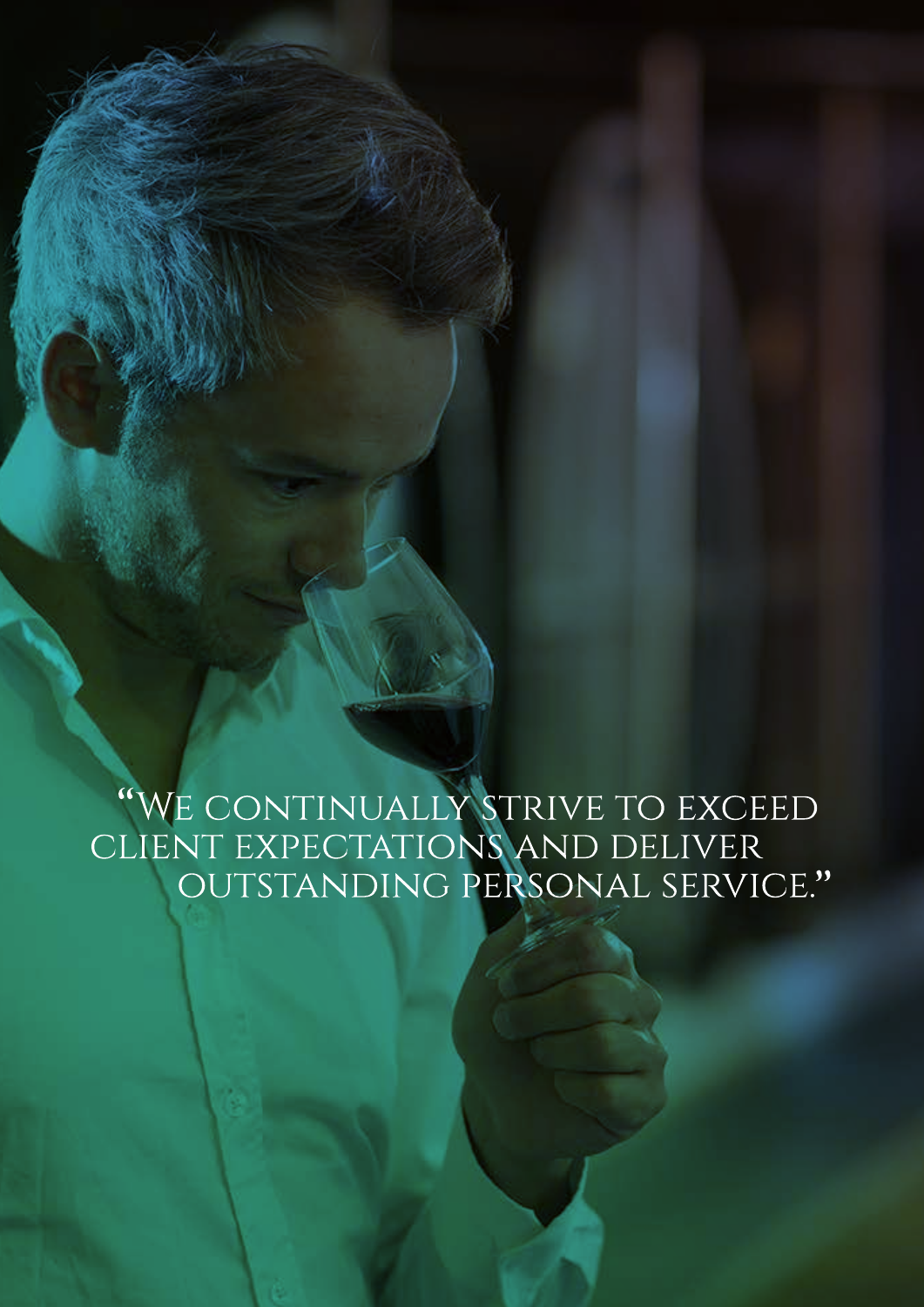# **AWARD WINNING SERVICES**

Drawing on our extensive knowledge and experience of legislation, practice and emerging issues on a global level, we will provide the necessary guidance and implementation of effective and efficient structures designed to protect the assets of our clients. Through our collaborative approach, working with both clients and their advisers, we take far reaching measures to ensure our bespoke solutions are effectively and conveniently delivered. We continually strive to exceed both client and adviser expectations and to ensure peace of mind.

Our services extend through our Knox House Marine & Aviation division. We offer owners of both yachts and privately operated aircraft a comprehensive range of specialist services that aim to reduce the administrative burden whilst maximising the benefits of ownership. Our marine and aviation services are offered through a dedicated senior point of contact and tailored to not only match the owner's requirements, but also to give greater safety, enjoyment and peace of mind.

#### OUR AWARD WINNING SERVICES INCLUDE:

- Formation of companies, trusts, foundations and partnerships
- Corporate and personal trustees
- Director and company secretarial services
- Comprehensive range of yacht and aircraft solutions
- Financial reporting
- Comprehensive and ongoing administration
- Statutory compliance activities
- Family Office

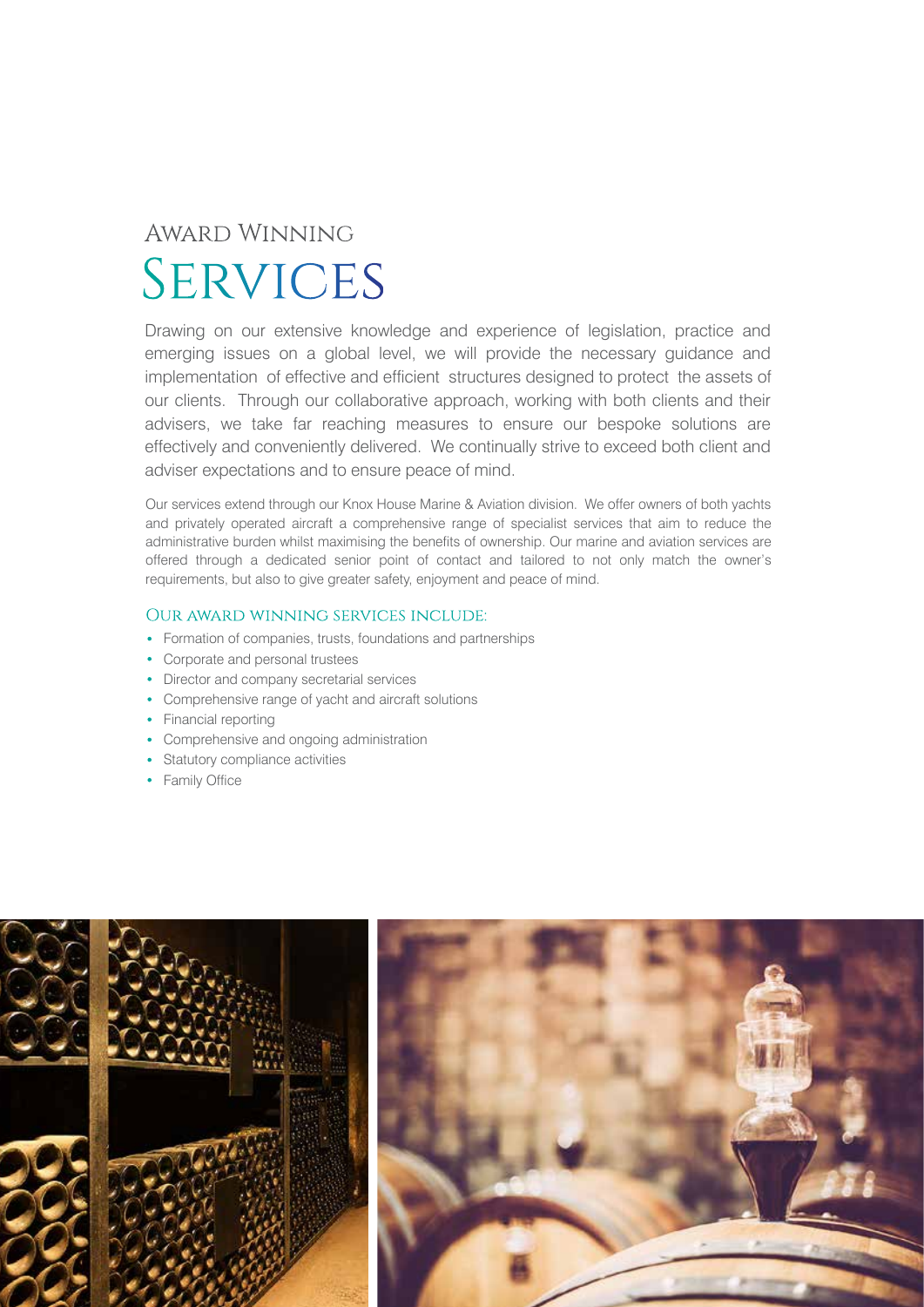### "WE PLACE GREAT EMPHASIS ON SPECIFIC DETAIL TO NURTURE BOTH CLIENT AND ADVISER RELATIONSHIPS."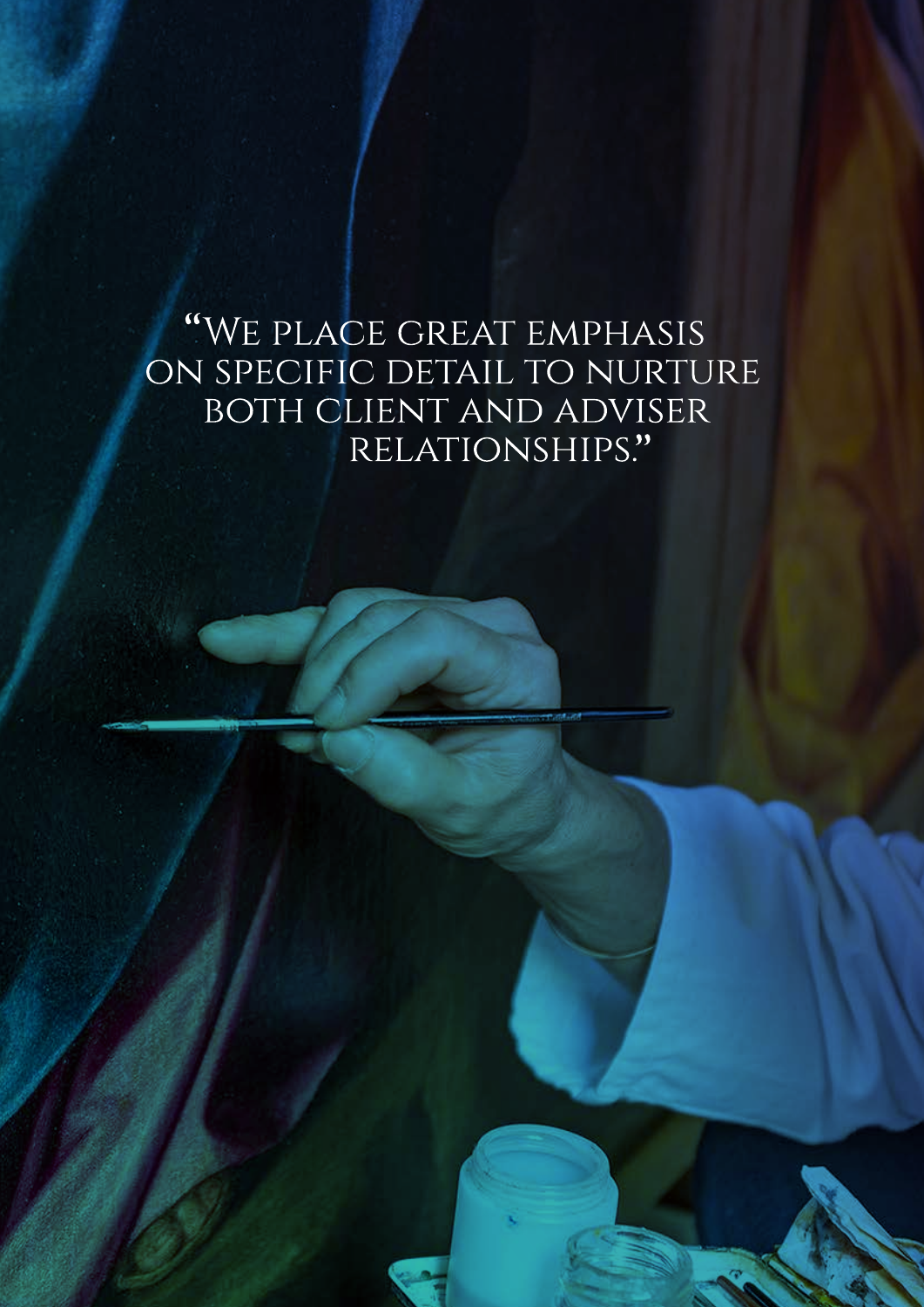# COLLECTIVE STRENGTH

We are a leading Trust and Corporate Services Provider offering fiduciary services to a growing international client base and their professional advisers. Knox House Trust is part of the dynamic Knox group of companies. The collective group employs over 350 people and has assets under management and administration approaching £3 billion. Group services offered include: wealth planning, investment sourcing, property and private office services for a diverse and expanding client base.

All our services have been crafted by our team of experts to address the complex and sophisticated needs of individuals who have amassed significant wealth. As an example, we are trustees who understand the complexities, challenges and opportunities of using trusts for UK Resident Non Domiciled Individuals, regardless of whether or not they are deemed domiciled. Working either in isolation, or as part of the wider Knox group of companies, we are confident of our experience, knowledge and technical understanding when delivering efficient and effective structures and fiduciary services.

Such confidence is ratified by the strong, successful and long standing relationships we enjoy with both clients and advisers. Through a dedicated senior point of contact, supported by a strong client service team, our services are all encompassing and discreetly delivered in a cost effective manner.

#### **CONTACT US**

If you would like further information relating to the services that Knox House Trust can offer, or to arrange an initial consultation, then please do not hesitate to contact us:

 $T: +44 (0)1624 631710$ E: enquiries@khtlimited.com W: knoxhousetrust.com